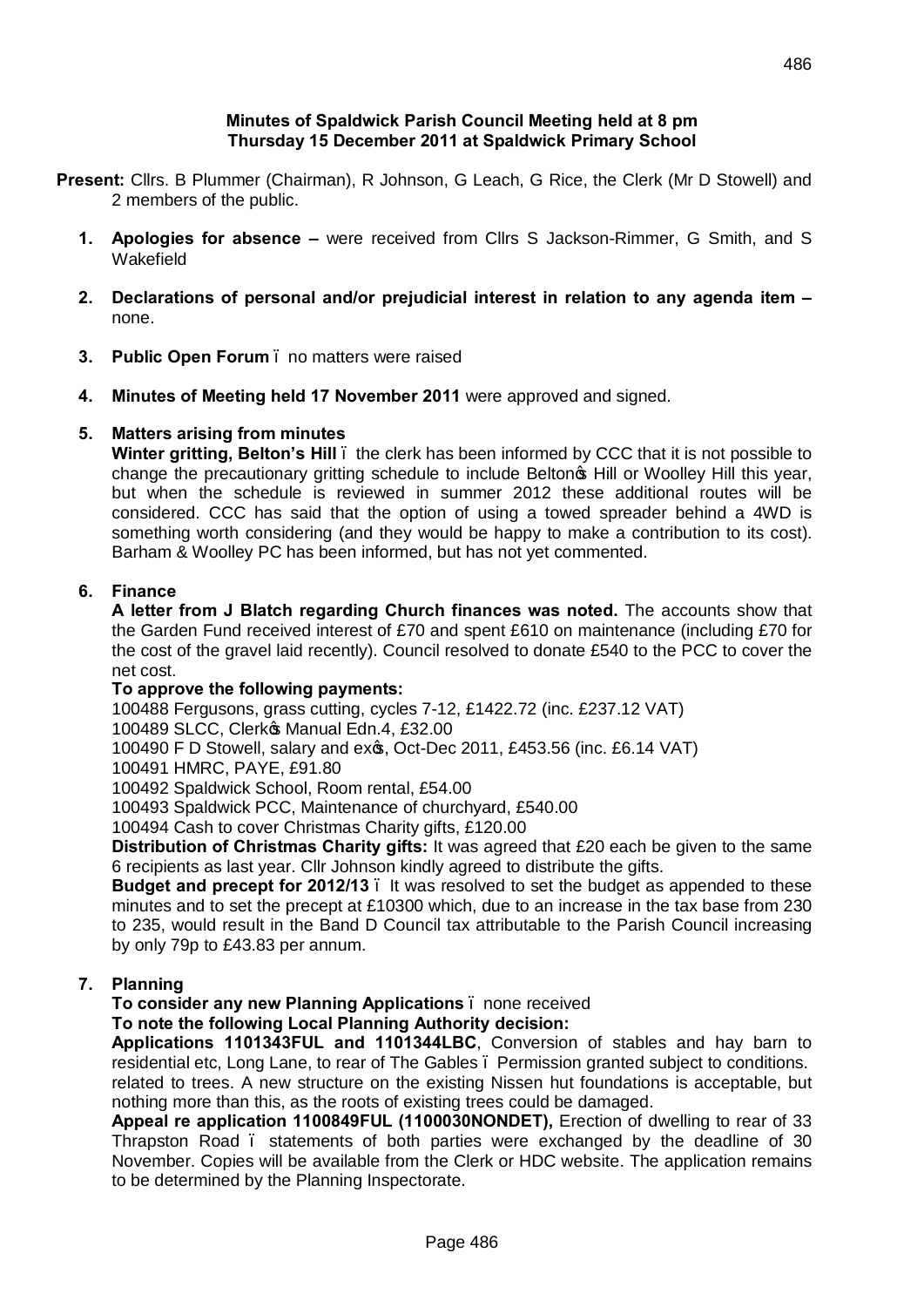**Latest position of (part retrospective) application 1101444FUL,** 4 houses being built adjacent 33 Thrapston Road . it was noted that this application remains undetermined by the LPA.

### **8. Queen Elizabeth's Diamond Jubilee Commemoration June 2012**

**Making Spaldwick Bloom** – Cllr Leach reported that, in addition to the box which is to be placed around the Village Sign, it is proposed to place a U-shaped box around the Silver / Golden Jubilee plaques. Cllr Johnson has kindly agreed to make the boxes and intends to start work shortly. Council confirmed its agreement to the location of the boxes and to cover the cost of the wood and soil mix at an estimated total cost of £500.

#### **Other commemorative possibilities**

1. Commemorative tea towel – The Clerk, having discussed this matter with Stuart Dixon, said that one option would be for the Parish Council to order and pay for the tea towels and then hand them over to say the Open House Group to sell and for the proceeds to be split as the Group would decide. If the PC placed the order the VAT would be recoverable so long as it didno sell them itself.

Following discussion, it was resolved to drop this as a Parish Council project and to consider procuring commemorative mugs to be given to children under secondary school age living in the Village. The Chairman agreed to find out the number required and to obtain a quotation for mugs inscribed to indicate that they are gifts from Spaldwick Parish Council

2. Bench on Belton<sub>®</sub> Hill . Clerk is obtaining the necessary approvals for its location and the costs of procuring a three seater bench with arms and installing it on site.

3. Definition of Village Walks – cost of leaflets to be obtained from Mr & Mrs Saynor.

#### **9. Inspection / Repair / Replacement of Assets**

**War Memorial Renovation**– Three quotations were considered. It was agreed that the preferred one is £2912 from Brown & Ralph of Longstanton. The Clerk is to submit this to The War Memorials Trust in support of an application for a grant of 50%.

**Trees on Village Green** – Three quotations for the removal of one tree and removing dead wood etc from the other two trees, and a report from Bridget Halford (HDC landscape Officer / Tree Warden Coordinator) regarding the supply of replacement trees were considered.

Following discussion it was agreed that Council would prefer to fell all three trees now and replace them with a suitable alternative species of reasonable size. It was agreed that Sweet Chestnut is the preferred species.

The Clerk is to inform Brian Ogden, HDC Arboricultural Officer, and Bridget Halford of these preferences and, if they support them, to obtain appropriate quotations.

**Children's play area** – Two quotations to remove two trip hazards (loose edge stone on safety surface of large swing; and uneven paving stones on entry path) were considered. It was resolved to defer a decision regarding placing an order until further quotations had been obtained.

#### **10. Correspondence**

#### **Proposed parking restrictions outside Spaldwick School**

November 18, email to the clerk from the project officer reporting that she had received objections from 3 residents, which she would pass on to the area engineer.

November 26, email to the Chairman from Eddie Roughsedge with copy of the comments he had sent to the project officer.

December 15, email to the clerk from the project officer reporting that Richard Preston, Head of Road Safety Service at CCC is proposing to hold a site meeting with the objectors, the school, the Parish Council and County Cllr McGuire to discuss the issues. This will be arranged in the New Year.

#### **Village History**

Mark Heath has emailed the clerk suggesting that the information could be provided in electronic format for example as a standalone PDF ebook. This could then be accessed on the Spaldwick website, the Spaldwick Parish Council website, Facebook, the Spaldwick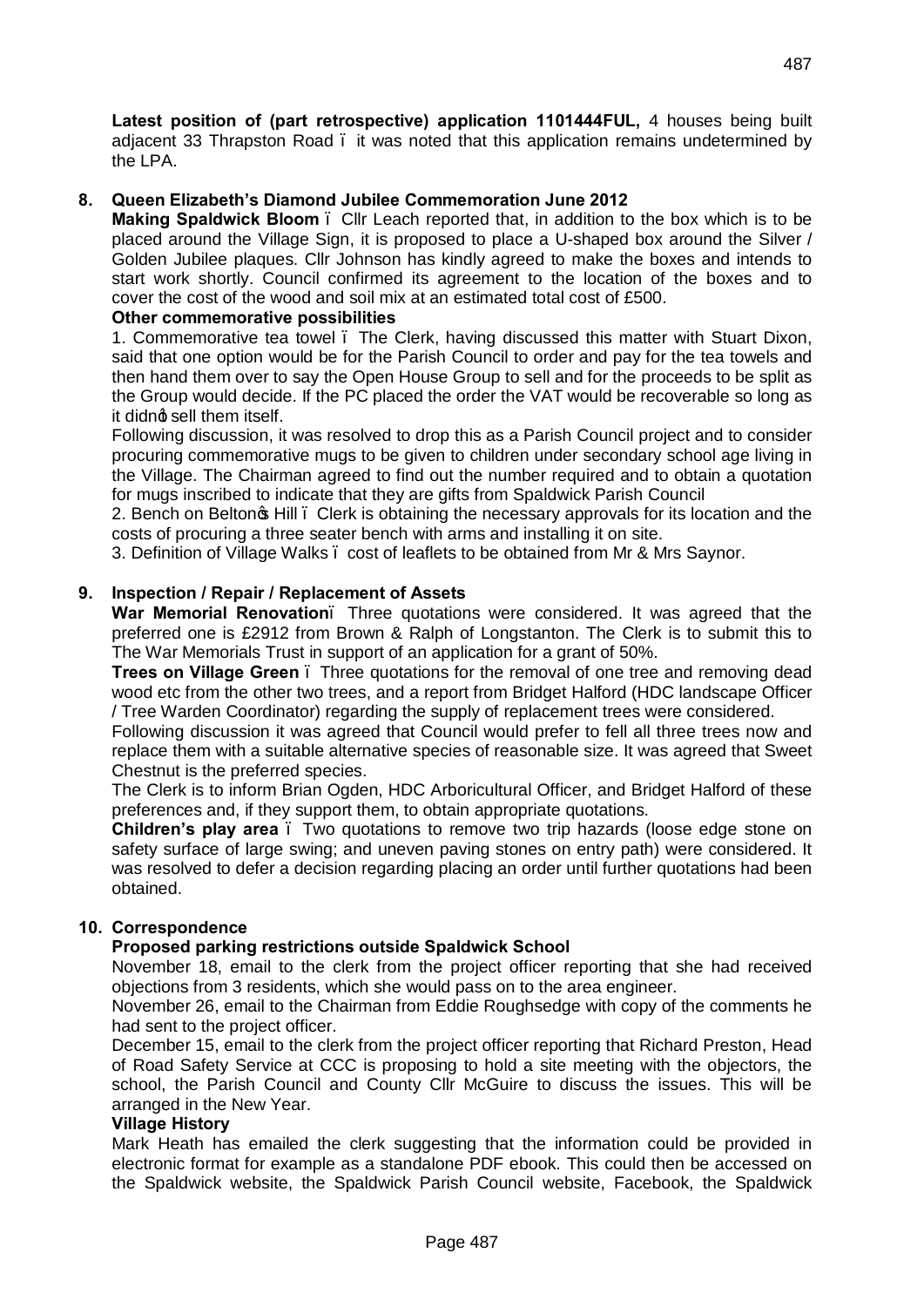School website and many other sites and online document directories. It could also be distributed by email easily. Compared with print, there would be no cost, and the approach would be environmentally friendly. People would have the option of printing out their own version at home if they really wanted to (at their own cost).

The Clerk reported that he had discussed this matter with Stuart Dixon who stated that he was not against an ebook but it is not something with which he would wish to be involved. He would be content to compile a booklet at some stage.

Council discussed these emails and concluded that a printed booklet which could also be published on the Spaldwick website would probably be best way to make the history available to the public.

### **Street Lighting PFI**

CCC report that the replacement of street lights has started across the County. The programme will be made known about 3 months before work starts in Spaldwick. Overall 10% of lights will not be replaced but Parish Councils will have the option to adopt lights which it is proposed to remove. The Parish Council is asked to let CCC know now whether, in principle, it is happy with the standard street lighting column and the fact that, as part of the project, there will be a reduction in some lighting or, if not, whether it would want to take over some of the lights or have alternative columns. Any additional capital or maintenance costs in these cases would have to be borne by the Council. The contractor Balfour & Beatty will keep the Council and the public aware of the proposals as they are developed.

Council discussed this and agreed to inform CCC that, in principle, standard columns (rather than say heritage style columns) are acceptable and it would not wish to fund the provision and maintenance of columns that B & B might propose to replace. It would, however, wish to be consulted during the planning stage and to be assured that any reduction in the number of street lights would not present unacceptable risks.

#### **Transport franchise pilot**

Dan Clarke, CCC Future Transport Programme Manager is currently working with Nene and Ouse Community Transport on the feasibility of running a franchise pilot. The area identified to run this pilot includes Spaldwick and Stow Longa. The proposal is to run services along the A14, picking up from the villages either side and into Huntingdon. CCC would like to hear the views of the community and to see whether this would be a useful service. Mr Clarke suggested meeting to discuss. It was agreed that the Clerk should meet Mr Clarke and get more information before reporting back to the Council.

#### **CPALC Training sessions 2012**

A new schedule has been published. Councillors were asked to let the Clerk know what sessions they are interested in.

## **11. Any other business**

Following a statement by the Chairman regarding a letter he had received from Mr William Brown, it was resolved to record the appreciation of the Council to David Stowell for clearing up much of the litter exposed in the ditches along Stow Road following the recent cut of the roadside verges, hedges and ditches.

#### **12. Date of next meeting**

Thursday 19 January 2012 in Spaldwick School Community Room commencing at 8 pm

In the absence of any other business, the meeting closed at 9.53 pm